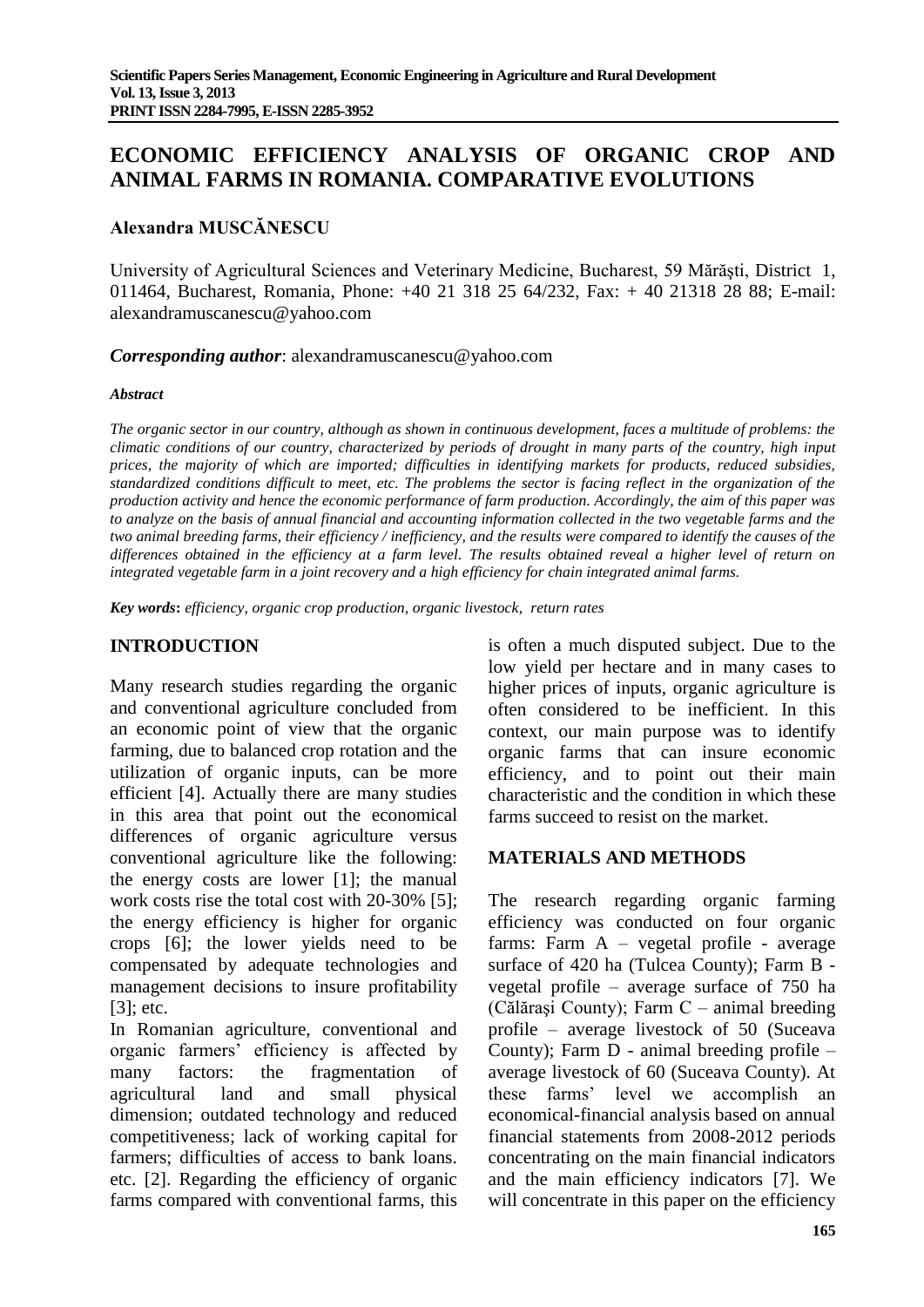indicators, respectively: the efficient utilization of resources (assets, human resources, receivables, etc.) by reporting the indicators to 1000 RON turnover; commercial, economic and financial rates of return.

## **RESULTS AND DISCUSSIONS**

### **The main organizational characteristics of vegetal farms in 2008-2012 periods:**

**Farm A -** organic crops are located in a droughty area; has an irrigation system; productivity per hectare is similar to that of conventional agriculture; the inputs are purchased through the association; the production is sold through the association; the distribution and transport it's done by ships (Danube River).

**Farm B -** organic crops are located in a droughty area; has an irrigation system; productivity per hectare is lower than that that of conventional agriculture; the inputs are obtained from local distributors; the production is stored in their own silage compound; the production it's sold at the farm gate.

#### **The main economic characteristics of vegetal farms in 2008-2012 periods:**

**Farm A** - specialized in crop production, in 2012 had a turnover of 1.4 million RON, with 20.3% lower, compared to 2008 [8]. The farm ensures its revenue in proportion of 62.6% from the sale of production and in proportion of 26.8 % from subsidies. Of the total costs, 35.6% are raw material costs and 20.7% are external services expenses 20.7%. With regard to economic and financial efficiency, the analysis revealed the following: the farm was profitable (operational and financial results are positive); the degree of material resources use has been declining; the farm ensures the efficiency of fixed assets, receivables, human resources and total costs; the farm didn't ensure the efficiency of external services expenses; the commercial, economic and financial return rates were growing.

**Farm B** - specialized in crop production, in 2012 had a turnover of 2.4 million RON,

lower with 31.9% compared to 2008 [9]. The farm ensures its revenue in proportion of 54.5% from the sale of production and in proportion of 32.7 % of commodity sales. Of the total costs, only 18.5% are raw material costs, only 16.4% are external services expenses and 29.7% are commodity expenses. With regard to economic and financial efficiency, the analysis revealed the following: the farm was less profitable and its profitability was declining; the degree of use of material resources has been increasing; the farm didn't ensure the efficiency of fixed assets, receivables, human resources and total costs; the farm ensures in a small measure the efficiency of raw materials and external service expenses; the commercial, economic and financial return rates were decreasing even though the farm was very active on the market.

**The comparative economic and efficiency indicators evolution on crop farms (Table 1).**

|  | Table 1: Comparative analysis of economic and |  |  |
|--|-----------------------------------------------|--|--|
|  | financial statement of organic crop farms     |  |  |

|                                                                               | $\cdots$ or or<br>Farm A | Farm         | <b>Observations</b>                                                                                                                                                                                                                                                                                                                                                            |  |  |  |
|-------------------------------------------------------------------------------|--------------------------|--------------|--------------------------------------------------------------------------------------------------------------------------------------------------------------------------------------------------------------------------------------------------------------------------------------------------------------------------------------------------------------------------------|--|--|--|
|                                                                               |                          | R            |                                                                                                                                                                                                                                                                                                                                                                                |  |  |  |
|                                                                               | <b>Revenue</b>           |              |                                                                                                                                                                                                                                                                                                                                                                                |  |  |  |
| of<br>The<br>share<br>revenue from the<br>sale production<br>in the turnover  | 91,8%                    | 62,5%        | Farm B<br>completes its<br>by selling<br>revenues<br>organic inputs to other<br>producers. Farm A kept                                                                                                                                                                                                                                                                         |  |  |  |
| of<br>The<br>share<br>revenue from the<br>sale production<br>in total revenue | 62,6%                    | 54,5%        | the level of sales of<br>goods in the period 2008-<br>2012 almost constant.                                                                                                                                                                                                                                                                                                    |  |  |  |
| Share<br>of<br>subsidies in total<br>revenue                                  | 26,8%                    | 4,4%         | The share of subsidies in<br>total revenue is lower for<br>Farm B. This is the main<br>reason of dissatisfaction<br>of the proprietor.                                                                                                                                                                                                                                         |  |  |  |
|                                                                               |                          | <b>Costs</b> |                                                                                                                                                                                                                                                                                                                                                                                |  |  |  |
| materials<br>Raw<br>supplies<br>and<br>costs                                  | 35,6%                    | 18.5%        | Farm A purchases inputs<br>association<br>from<br>by<br>or external<br>customers<br>suppliers,<br>ensuring<br>higher productivity. Farm<br>B, provides its inputs<br>from local suppliers and<br>within own farm.<br>(we<br>consider<br>that<br>the<br>difference is of about<br>3000 lei/ha between the<br>two companies regarding<br>this<br>category<br>οf<br>expenditure). |  |  |  |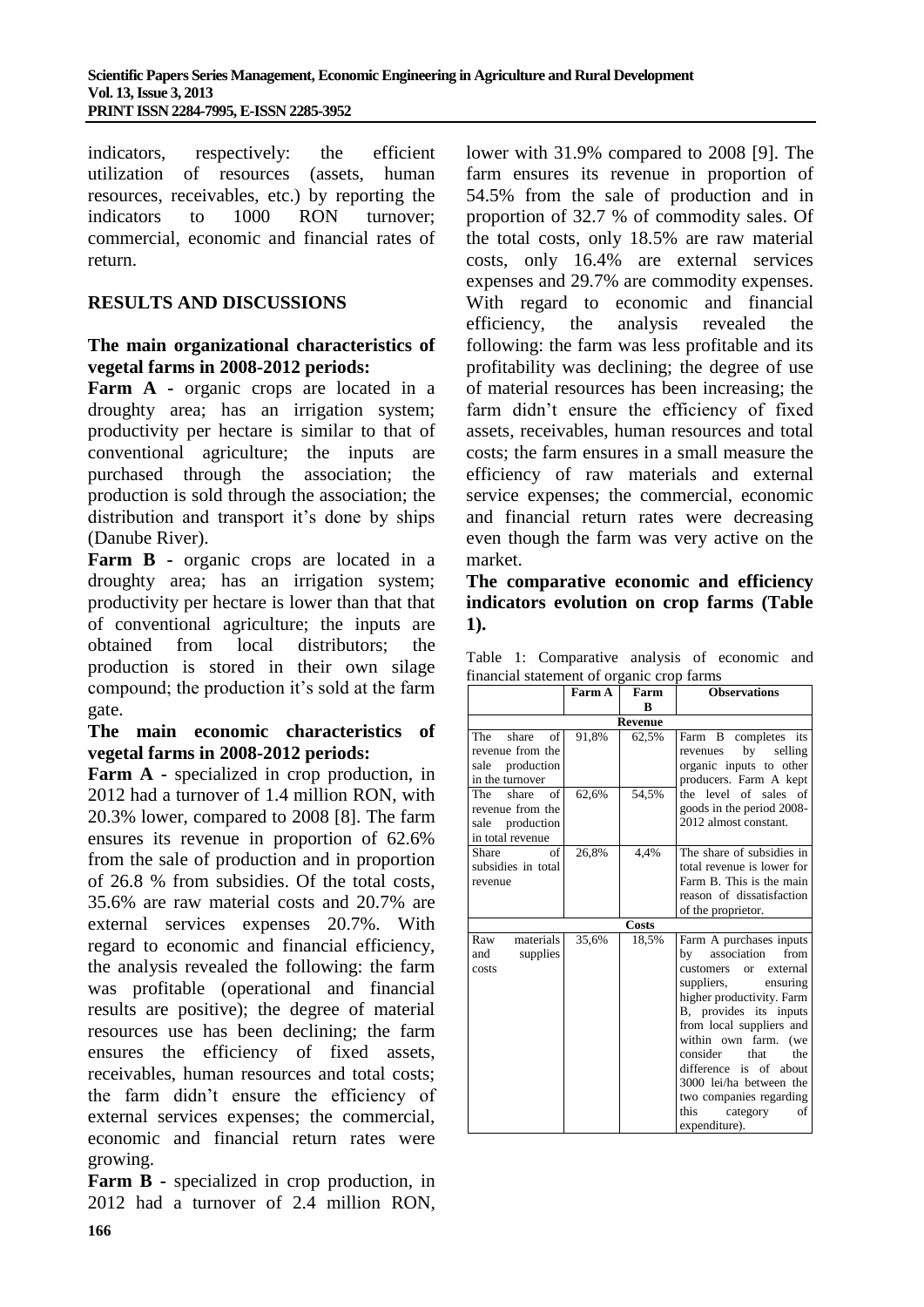#### **Scientific Papers Series Management, Economic Engineering in Agriculture and Rural Development Vol. 13, Issue 3, 2013 PRINT ISSN 2284-7995, E-ISSN 2285-3952**

|                       | Farm A                              | Farm<br>B                          | <b>Observations</b>                                      |
|-----------------------|-------------------------------------|------------------------------------|----------------------------------------------------------|
| Costs<br>with         | 20,7%                               | 16,4%                              | Farm B, due to larger                                    |
| external services     |                                     |                                    | surface obtains greater                                  |
|                       |                                     |                                    | efficiency<br>in relation                                |
|                       |                                     |                                    | with<br>third parties                                    |
|                       |                                     |                                    | (especially)<br>for                                      |
|                       |                                     |                                    | mechanical work). As a                                   |
|                       |                                     |                                    | share these expenses are                                 |
|                       |                                     |                                    | lower<br>in<br>total                                     |
|                       |                                     |                                    | expenditure.                                             |
| Energy and water      | 3,2%                                | 3.9%                               | Farm B, located in the                                   |
| costs                 |                                     |                                    | of<br>Romania.<br>south                                  |
|                       |                                     |                                    | for<br>consumes<br>more                                  |
|                       |                                     |                                    | irrigation, these expenses                               |
|                       |                                     |                                    | having a higher share.                                   |
| Personnel costs       | 8.7%                                | 5.3%                               | Farm A, employs more                                     |
|                       |                                     |                                    | laborers<br>annually,                                    |
|                       |                                     |                                    | although it has a smaller                                |
|                       |                                     |                                    | area, which increases the                                |
|                       |                                     |                                    | amount of the expenses                                   |
|                       |                                     |                                    | in total costs.                                          |
|                       |                                     | Profit                             |                                                          |
| Net profit            | 420145                              | -197505                            | Farm B had loss in 2012,                                 |
|                       |                                     |                                    | due to high costs for                                    |
|                       |                                     |                                    | and<br>goods<br>low                                      |
|                       |                                     |                                    | productivity. Farm A has                                 |
|                       |                                     |                                    | greater stability of<br>a                                |
|                       |                                     |                                    | profit, which is higher                                  |
|                       |                                     |                                    | than that achieved by                                    |
|                       |                                     |                                    | Farm B, even though the                                  |
|                       |                                     |                                    | cultivated area is smaller.                              |
|                       |                                     |                                    | This is due to the                                       |
|                       |                                     |                                    | stability provided by the                                |
|                       |                                     |                                    | association and results in                               |
|                       |                                     |                                    | higher productivity per<br>hectare.                      |
|                       |                                     | <b>Effectiveness of work (SIG)</b> |                                                          |
| Trading margin        |                                     |                                    | Farm B, as mentioned                                     |
|                       |                                     |                                    | before, had difficulty in                                |
|                       | $\overline{+}$                      | $^{+}$                             | valuing goods,<br>but                                    |
|                       |                                     |                                    | managed to maintain a                                    |
|                       |                                     |                                    | positive trade margin.                                   |
| Year production       | $^{+}$                              | $^{+}$                             | Both companies fail to                                   |
| Value added           | $\ddot{}$                           | $+$                                | provide more value than                                  |
| Gross<br>operating    |                                     |                                    | the value of goods and                                   |
| surplus               | ÷                                   | ÷                                  | services<br>from<br>third                                |
| The result of the     |                                     |                                    | parties, and a very high                                 |
| operation             | $^{+}$                              | $\overline{a}$                     | production year, however                                 |
| Year result (net      |                                     |                                    | EBE is negative, which                                   |
| profit)               | $+$                                 |                                    | indicates<br>that<br>the                                 |
| Self-financing        |                                     |                                    | companies did not obtain                                 |
| capacity              |                                     |                                    | availabilities<br>from                                   |
|                       |                                     |                                    | activities.<br>operating                                 |
|                       |                                     |                                    | However,<br>the                                          |
|                       |                                     |                                    | inefficiency of costs use                                |
|                       | ╄                                   |                                    | has made its mark on                                     |
|                       |                                     |                                    | Farm<br>В.<br>which                                      |
|                       |                                     |                                    | demonstrates<br>an<br>actual                             |
|                       |                                     |                                    | inability<br>financial<br>for                            |
|                       |                                     |                                    | funding future work.                                     |
|                       |                                     |                                    | <b>Evaluation of results and commercial performances</b> |
| Dynamics index        |                                     |                                    | Farm A has a tendency                                    |
| - turnover $(I_{CA})$ |                                     |                                    | for stock formation but in                               |
| Dynamics index        | $I_{CA} > I_{Of}$                   | $I_{CA} < I_{Of}$                  | decrease just as Farm B,                                 |
| -commodity            |                                     |                                    | but Farm B manages to                                    |
| production $(I_{Of})$ |                                     |                                    | make better production.                                  |
| Dynamics index        |                                     |                                    | Both<br>companies<br>have                                |
| - commodity           |                                     |                                    | blocked the assets under                                 |
| production $(I_{Of})$ |                                     |                                    | form of stocks, and also                                 |
| Dynamics index        | $I_{\mathrm{Qe}}$ $I_{\mathrm{Qf}}$ | $I_{Qe} > I_{Qf}$                  | an increase in domestic                                  |
| - year production     |                                     |                                    | consumption.                                             |
|                       |                                     |                                    |                                                          |

|                                           | Farm A     | Farm      | <b>Observations</b>                                                                                                            |
|-------------------------------------------|------------|-----------|--------------------------------------------------------------------------------------------------------------------------------|
|                                           |            | в         |                                                                                                                                |
| $I_{CA}/I_{Qf}$                           | $<$ 1      | $<$ 1     | Delivery rate<br>is lower<br>than<br>the<br>rate<br>οf<br>production, but faster for<br>Farm B.                                |
| $I_{Qf}/I_{Qe}$                           | $<$ 1      | $<$ 1     | Production<br>completion<br>rate is lower than the rate<br>of<br>total<br>volume<br>of<br>activity, but faster from<br>Farm A. |
|                                           |            |           | Resource utilization assessment during 2008-2012                                                                               |
| Profit from 1000                          | ↑          | ↓         | Farm A: efficiency                                                                                                             |
| Lei fixed assets                          |            |           | Farm B: inefficiency                                                                                                           |
| <b>Stock rotation</b>                     | T          | ↑         | Farm A: inefficiency                                                                                                           |
| speed                                     |            |           | Farm B: efficiency                                                                                                             |
| Average time for<br>recovery of<br>claims | ↑          | ↓         | Farm A: inefficiency<br>Farm B: efficiency                                                                                     |
| Work                                      |            |           | Farm A: efficiency                                                                                                             |
| productivity                              | ↑          | ↓         | Farm B: inefficiency                                                                                                           |
| Total costs<br>for                        |            |           | Farm A: efficiency                                                                                                             |
| 1000<br>Lei from                          | T          | ↑         | Farm B: inefficiency                                                                                                           |
| operating                                 |            |           |                                                                                                                                |
| revenue                                   |            |           |                                                                                                                                |
| Costs with raw<br>materials and           |            |           | Farm A: efficiency<br>Farm B: efficiency                                                                                       |
| consumables for                           |            |           |                                                                                                                                |
| 1000 Lei in                               | ↓          | T         |                                                                                                                                |
| operating                                 |            |           |                                                                                                                                |
| revenue                                   |            |           |                                                                                                                                |
| <b>External services</b>                  |            |           | Farm A: inefficiency                                                                                                           |
| costs for 1000                            | ↑          | T         | Farm B: efficiency                                                                                                             |
| Lei in operating<br>revenue               |            |           |                                                                                                                                |
|                                           |            |           | Evolution of return rates during 2008-2012                                                                                     |
| Trade margin                              |            |           | As appreciated by the                                                                                                          |
| rate                                      | ↓          | ↓         | heads<br>of<br>farms.                                                                                                          |
| Gross operating                           |            |           | commercial,<br>economic                                                                                                        |
| margin rate                               | T          | ↓         | and financial profitability                                                                                                    |
| Net operating                             | ↑          | ↓         | decreased in<br>has<br>the                                                                                                     |
| margin rate                               |            |           | analysis period.<br>Only<br>to                                                                                                 |
| Margin rate on                            | ↓          | ↓         | Farm A managed<br>ensure a surplus reported                                                                                    |
| value added<br>Economic                   |            |           | profit and equity in net                                                                                                       |
| profitability rate                        | $\uparrow$ | ↓         | assets.                                                                                                                        |
| Gross margin                              |            |           | This<br>the<br>proves                                                                                                          |
| rate of                                   | ↓          | ↓         | inefficiency<br>of<br>the                                                                                                      |
| accumulation                              |            |           | operating activity<br>in                                                                                                       |
| Rotation                                  |            |           | relation to turnover, assets<br>in which were invested                                                                         |
| coefficient of                            | ↓          | ↓         | and capital used.                                                                                                              |
| capital<br>Gross economic                 |            |           |                                                                                                                                |
| active return                             | ↓          | ↓         |                                                                                                                                |
| Net financial                             |            |           |                                                                                                                                |
| return                                    | $\uparrow$ | ↓         |                                                                                                                                |
| Financial return                          |            |           |                                                                                                                                |
| before tax                                | $\uparrow$ | ↓         |                                                                                                                                |
|                                           | $2,8%$ -   | 11,6% -   |                                                                                                                                |
| Profit rate                               | 2008       | 2008      |                                                                                                                                |
|                                           | 27,4% -    | $6,7\%$ - |                                                                                                                                |
|                                           | 2012       | 2012      |                                                                                                                                |

Source: own evaluation based on annual financial statements

#### **The main organizational characteristics of animal breeding farms in 2008-2012 periods:**

**Farm C** – land cultivated with forage; productivity is similar to that of conventional agriculture; human resources requirements are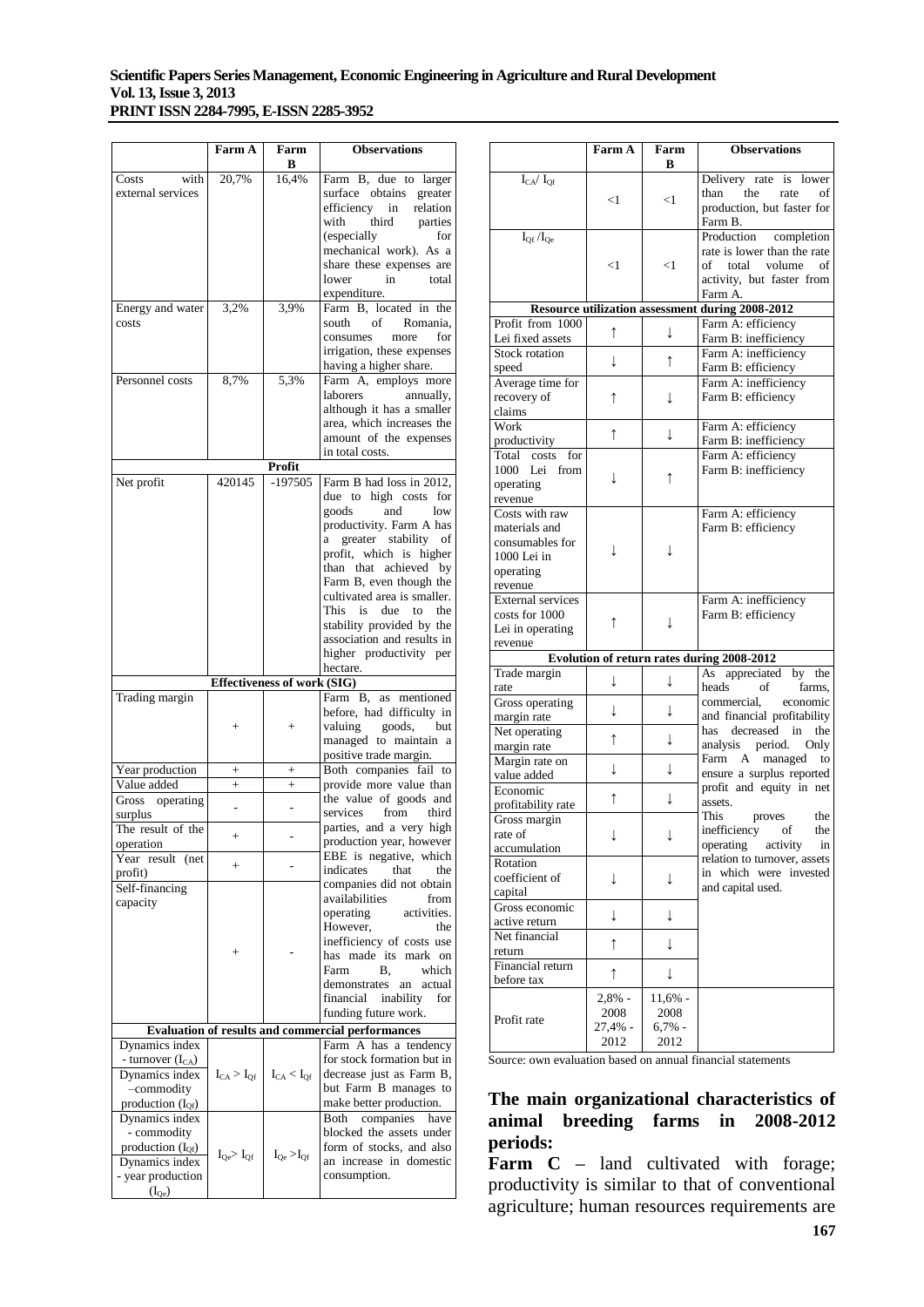small (one employee and day workers); production is stored in their own cooling tanks; the production is sold at farm gate to the milk factory (LaDorna).

workers and family members); production is stored in their own cooling tanks; the production is sold at farm gate to the milk factory (LaDorna) and 1% is kept for family consumption.

### **The main economic characteristics of animal breeding farms in 2008-2012 periods:**

**Farm C** - specialized in milk production, had in 2012 a turnover of 1.5 million RON, higher with 37.9% compared to 2008 [10]. The farm ensures its revenue in proportion of 84.9% from the sale of production and in proportion of 15.1 % from subsidies. The main expenses were with raw materials  $(75.4\%)$ , human resources  $(10.1\%)$  and with external services (6.3%). The farm was profitable in the analyzed period, except for 2011, and ensured a high degree of use of all material resources. Also the farm ensured the efficient use of fixed assets, stocks, receivables, human resources and costs. Also, its commercial, economic and financial return rates were increasing.

**Farm D -** specialized in milk production, had in 2012 a turnover of 0.44 million RON, lower in the entire period with 40-50% compared to 2008 [11]. The farm ensures its revenue in proportion of 95.2% from the sale of production and in proportion of 4.8% from subsidies. The main expenses were with raw materials (24.1%), human resources (29.4%) and with external services (21.9%). The farm was slightly profitable in the analyzed period, ensuring the use of material resources until 2011. The farm didn't ensure the efficient use of fixed assets, stocks, receivables, human resources and raw material costs. Also the commercial, economic and financial return rates were low.

**The comparative economic and efficiency indicators evolution on animal breeding farms (Table 2):**

**Farm D** – land cultivated with forage; productivity is lower to that of conventional agriculture; human resources requirements are higher (four employees, a veterinarian, day Table 2: Comparative analysis of economic and<br>financial statement of example in the produce forms financial statement of organic

| mancial statement of organic annual oreeuing farms |                    |              |                          |  |  |
|----------------------------------------------------|--------------------|--------------|--------------------------|--|--|
|                                                    | Farm<br>С          | Farm<br>D    | <b>Observations</b>      |  |  |
| <b>Revenue</b>                                     |                    |              |                          |  |  |
| The share of revenue                               | 87,5%              | 98,7%        | companies<br>The         |  |  |
| from<br>the<br>sale                                |                    |              | leverage almost the      |  |  |
| production in the                                  |                    |              | entire production to     |  |  |
| turnover                                           |                    |              | the LaDorna              |  |  |
|                                                    |                    |              | milk                     |  |  |
|                                                    |                    |              | factory.                 |  |  |
| The share of revenue                               | 84,9%              | 95,2%        |                          |  |  |
| from<br>the<br>sale                                |                    |              |                          |  |  |
| production in total                                |                    |              |                          |  |  |
| revenue                                            |                    |              |                          |  |  |
| Share of subsidies in                              | 14,1%              | 1,24%        | Subsidies<br>share<br>is |  |  |
| total revenue                                      |                    |              | higher for Farm C, it    |  |  |
|                                                    |                    |              | having<br>fewer          |  |  |
|                                                    |                    |              | livestock.               |  |  |
|                                                    | <b>Costs</b>       |              |                          |  |  |
|                                                    |                    |              |                          |  |  |
| Raw materials and                                  | 75,4%              | 24,1%        | Farm C acquires the      |  |  |
| supplies costs                                     |                    |              | majority of inputs,      |  |  |
|                                                    |                    |              | organic feed being       |  |  |
|                                                    |                    |              | bought from<br>a         |  |  |
|                                                    |                    |              | supplier located 100     |  |  |
|                                                    |                    |              | km away. Farm D          |  |  |
|                                                    |                    |              | has greater capacity     |  |  |
|                                                    |                    |              | insure fodder,<br>to     |  |  |
|                                                    |                    |              | owning<br>more           |  |  |
|                                                    |                    |              | organically certified    |  |  |
|                                                    |                    |              | land.                    |  |  |
|                                                    |                    |              |                          |  |  |
| Costs with external                                | 6,3%               | 21,9%        | Farm D has a higher      |  |  |
| services                                           |                    |              | share of costs to        |  |  |
|                                                    |                    |              | third parties, owning    |  |  |
|                                                    |                    |              | land<br>more<br>that     |  |  |
|                                                    |                    |              | requires                 |  |  |
|                                                    |                    |              | technological works.     |  |  |
| Energy<br>and water                                | 1,02%              | $\mathbf{0}$ | This type of costs       |  |  |
| costs                                              |                    |              | have a low share in      |  |  |
|                                                    |                    |              | total.                   |  |  |
| Personnel costs                                    | 10,1%              | 29,4%        | Farm D has more          |  |  |
|                                                    |                    |              | employees<br>and         |  |  |
|                                                    |                    |              | laborers annually (4     |  |  |
|                                                    |                    |              |                          |  |  |
|                                                    |                    |              | permanent                |  |  |
|                                                    |                    |              | employees,<br>1          |  |  |
|                                                    |                    |              | veterinarian, about      |  |  |
|                                                    |                    |              | 20 laborers).            |  |  |
|                                                    | Profit             |              |                          |  |  |
| Net profit                                         | 184140             | 812          | Farm<br>operates<br>С    |  |  |
|                                                    |                    |              | with only<br>one         |  |  |
|                                                    |                    |              | employee and family      |  |  |
|                                                    |                    |              | members, obtaining       |  |  |
|                                                    |                    |              | a higher productivity    |  |  |
|                                                    |                    |              | per animal, ensuring     |  |  |
|                                                    |                    |              |                          |  |  |
|                                                    |                    |              | its high profitability,  |  |  |
|                                                    |                    |              | especially<br>with       |  |  |
|                                                    |                    |              | subsidies.               |  |  |
| <b>Effectiveness of work (SIG)</b>                 |                    |              |                          |  |  |
| Trading margin                                     |                    |              | Sales of goods is an     |  |  |
|                                                    |                    |              | ancillary<br>activity,   |  |  |
|                                                    | $^{+}$             | 0            | with<br>little           |  |  |
|                                                    |                    |              | importance to ensure     |  |  |
|                                                    |                    |              | farm income.             |  |  |
|                                                    |                    |              | Both livestock farms     |  |  |
| Year production                                    | $\hspace{0.1mm} +$ | $^{+}$       |                          |  |  |
| Value added                                        | $^{+}$             | $^{+}$       | fail to add value to     |  |  |
| Gross<br>operating                                 | $\! + \!\!\!\!$    | $^{+}$       | the<br>over              |  |  |
| surplus                                            |                    |              | consumption of third     |  |  |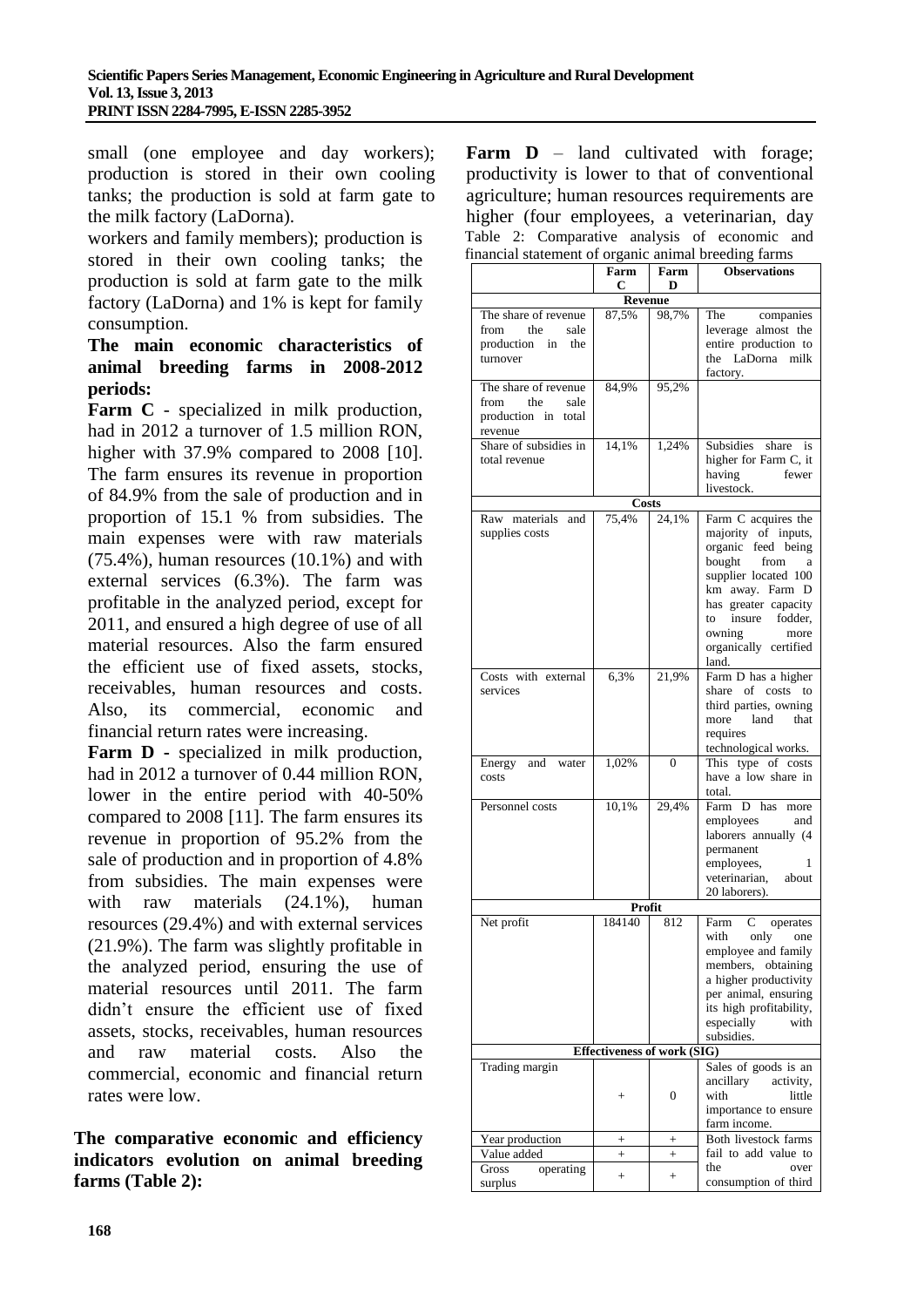|                                                                                                          | Farm<br>с              | Farm<br>D                    | <b>Observations</b>                                                                                                                                                                                                          |
|----------------------------------------------------------------------------------------------------------|------------------------|------------------------------|------------------------------------------------------------------------------------------------------------------------------------------------------------------------------------------------------------------------------|
| The result of the                                                                                        | $+$                    | $+$                          | as well as<br>parties,                                                                                                                                                                                                       |
| operation<br>Year<br>result<br>(net<br>profit)                                                           | $^{+}$                 | $\hspace{0.1mm} +$           | high<br>production<br>year. Positive<br>EBE<br>reveals<br>that<br>the<br>farms<br>have<br>availability<br>from<br>operating activities,<br>especially since the<br>factory's<br>daily<br>delivery<br>fast<br>and<br>payment. |
| Self-financing<br>capacity                                                                               | $+$                    | $+$                          |                                                                                                                                                                                                                              |
|                                                                                                          |                        |                              | <b>Evaluation of results and commercial performances</b>                                                                                                                                                                     |
| Dynamics index -<br>turnover $(I_{CA})$<br>Dynamics index -<br>commodity<br>production $(I_{Qf})$        | $I_{CA}$ ><br>$I_{Of}$ | $I_{CA}$ <<br>$I_{Qf}$       | Farm C shows<br>an<br>increase<br>in<br>inventories,<br>unlike<br>Farm<br>D<br>who<br>succeeds to<br>make<br>better production.                                                                                              |
| Dynamics index -<br>commodity<br>production $(I_{Qf})$<br>Dynamics index -<br>year production $(I_{Qe})$ | $I_{Qe} < I_{Qf}$      | $\rm I_{\rm Qe}$<br>$I_{Qf}$ | Farm<br>C<br>shows<br>a<br>reduction<br>in<br>the<br>consumption<br>share<br>of third parties.<br>Farm<br>D<br>show<br>blocked assets under<br>the form of stocks,<br>but also an increase<br>domestic<br>in<br>consumption. |
| $I_{CA}/\ I_{Qf}$                                                                                        | >1                     | $<$ 1                        | For Farm<br>D<br>the<br>delivery rate is lower<br>than the production<br>rate and this reversed<br>for Farm C.                                                                                                               |
| $I_{Qf}/I_{Qe}$                                                                                          | >1                     | $<$ 1                        | For Farm<br>D<br>the<br>production<br>completion rate<br>is<br>lower than the rate of<br>the total volume of<br>activity and this is<br>reversed for Farm C.                                                                 |
|                                                                                                          |                        |                              | Resource utilization assessment during 2008-2012                                                                                                                                                                             |
| Profit from 1000 Lei<br>fixed assets                                                                     | ↑                      | ↓                            | Farm C: efficiency<br>Farm D: inefficiency                                                                                                                                                                                   |
| Stock rotation speed                                                                                     | ↓                      | $\uparrow$                   | Farm C: inefficiency<br>Farm D: efficiency                                                                                                                                                                                   |
| Average time for<br>recovery of claims                                                                   | ↑                      | ↓                            | Farm C: efficiency<br>Farm D: inefficiency                                                                                                                                                                                   |
| Work productivity                                                                                        | $\uparrow$             | ↑                            | Farm C: efficiency                                                                                                                                                                                                           |
| Total costs for 1000<br>Lei from operating<br>revenue                                                    | ↓                      | ↓                            | Farm D: efficiency<br>Farm C: efficiency<br>Farm D: efficiency                                                                                                                                                               |
| Costs with raw<br>materials and<br>consumables for<br>1000 Lei in<br>operating revenue                   | ↓                      | $\uparrow$                   | Farm C: efficiency<br>Farm D: inefficiency                                                                                                                                                                                   |
| <b>External services</b><br>costs for 1000 Lei in<br>operating revenue                                   | ↓                      | ↑                            | Farm C: efficiency<br>Farm D: inefficiency                                                                                                                                                                                   |
|                                                                                                          |                        |                              | Evolution of return rates during 2008-2012                                                                                                                                                                                   |
| Trade margin rate<br>Gross operating                                                                     | ↑                      | ↑                            | As the manager of<br>Farm C had stated,                                                                                                                                                                                      |
| margin rate<br>Net operating                                                                             | ↑                      | ↑                            | commercial,<br>the<br>economic<br>and                                                                                                                                                                                        |
| margin rate<br>Margin rate on value                                                                      |                        |                              | financial return<br>is<br>good. The farm had                                                                                                                                                                                 |
| added                                                                                                    | ↑                      | ↓                            | advantage<br>the<br>of                                                                                                                                                                                                       |

|                                           | Farm<br>C                             | Farm<br>D                          | <b>Observations</b>                                                                                                                                                                          |
|-------------------------------------------|---------------------------------------|------------------------------------|----------------------------------------------------------------------------------------------------------------------------------------------------------------------------------------------|
| Economic<br>profitability rate            | ↑                                     |                                    | winning a Measure<br>112 Project which                                                                                                                                                       |
| Gross margin rate of<br>accumulation      | ↑                                     | ↑                                  | allowed it to invest<br>no additional cost.                                                                                                                                                  |
| <b>Rotation coefficient</b><br>of capital | ↑                                     |                                    | Farm D though                                                                                                                                                                                |
| Gross economic<br>active return           |                                       |                                    | shows a decrease in<br>market activity, as                                                                                                                                                   |
| Net financial return                      |                                       |                                    | well as a lower                                                                                                                                                                              |
| Financial return<br>before tax            | ↑                                     |                                    | economic<br>and<br>financial return. This<br>due to<br>the<br>is —<br>investments made in<br>in<br>recent years<br>construction and<br>animals, the farm<br>having a policy of<br>expansion. |
| Profit rate                               | $0.4\%$ -<br>2009<br>13,6%<br>$-2012$ | 1,9%<br>$-2008$<br>4,0%<br>$-2012$ |                                                                                                                                                                                              |

Source: own evaluation based on annual financial statements

#### **CONCLUSIONS**

The comparative analysis of the efficiency of large organic crop farms, taken into study, shows that the overall work is cost effective for the farm integrated into the associative system, while the company operating by itself on the market managed to stay profitable only in the agricultural years with favorable climatic conditions.

The economic crisis, lack of productivity, problems in selling goods, increased costs, reduced subsidies, etc. adversely affected Farm B (750 ha), there were years when the profit rate fell below 1%. Farm B (420 HA) without getting a great return in the period analyzed, thanks to distribution through the association of the inputs used and the productivity achieved, managed to get a rising rate of profit that came to 27 4% in 2012. The company's strategy to invest in quality inputs, more labor (which reduces work time), seed production, etc. gives better stability on the market.

Farm C (20 cows and 20 young cattle) has been very profitable in the period under review, with an increasing profit rate (13.6% in 2012). The company invested through Structural Funds, but having a lack in overall technical infrastructure for livestock. Increased investment and business